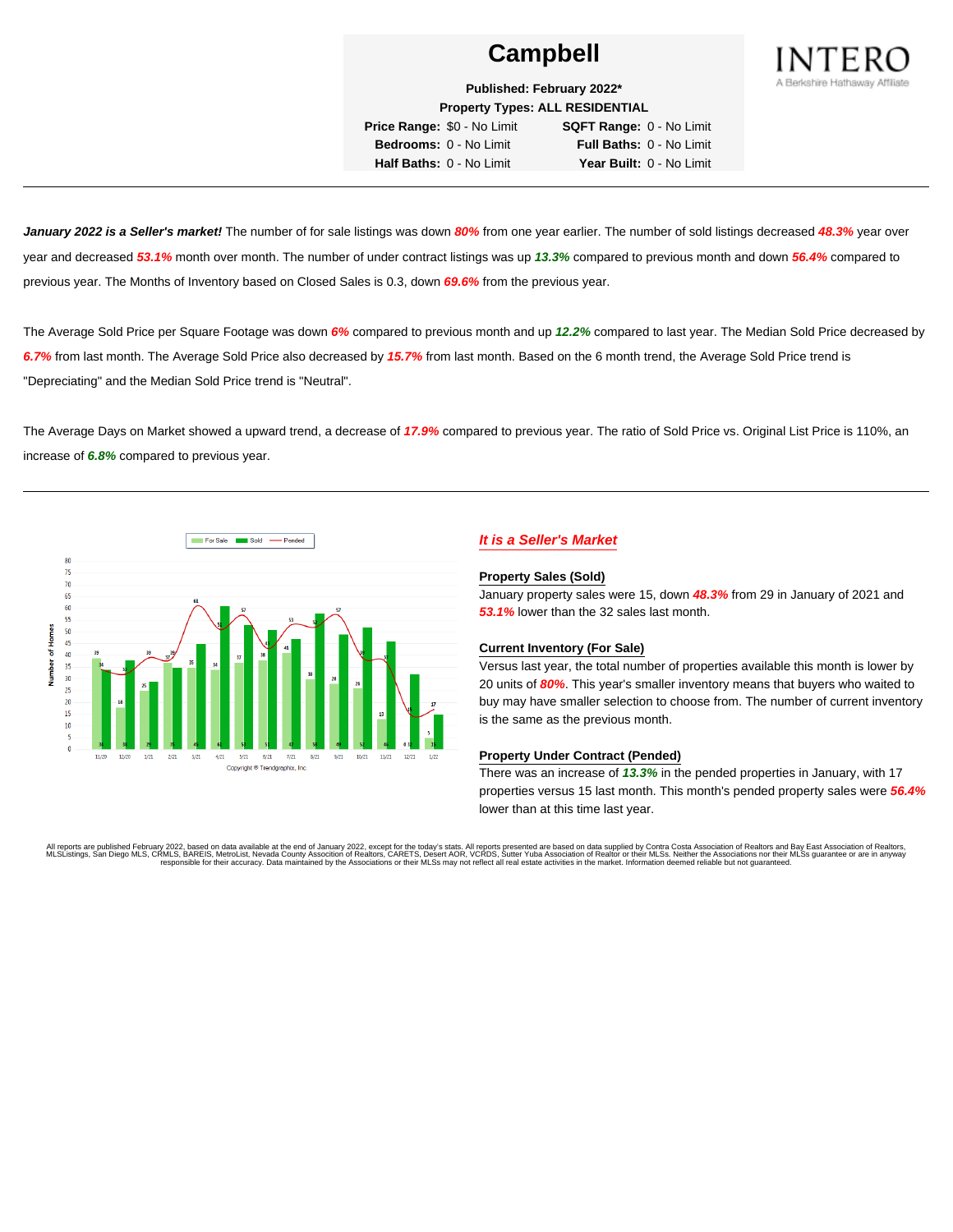

**Published: February 2022\***

**Property Types: ALL RESIDENTIAL**

**Price Range:** \$0 - No Limit **SQFT Range:** 0 - No Limit

**Bedrooms:** 0 - No Limit **Full Baths:** 0 - No Limit **Half Baths:** 0 - No Limit **Year Built:** 0 - No Limit

## **The Average Sold Price per Square Footage is Neutral\***

The Average Sold Price per Square Footage is a great indicator for the direction of property values. Since Median Sold Price and Average Sold Price can be impacted by the 'mix' of high or low end properties in the market, the Average Sold Price per Square Footage is a more normalized indicator on the direction of property values. The January 2022 Average Sold Price per Square Footage of \$944 was down **6%** from \$1004 last month and up **12.2%** from \$841 in January of last year.

\* Based on 6 month trend – Appreciating/Depreciating/Neutral





### **The Days on Market Shows Upward Trend\***

The average Days on Market (DOM) shows how many days the average property is on the market before it sells. An upward trend in DOM trends to indicate a move towards more of a Buyer's market, a downward trend indicates a move towards more of a Seller's market. The DOM for January 2022 was 23, up **9.5%** from 21 days last month and down **17.9%** from 28 days in January of last year.

#### **The Sold/Original List Price Ratio Remains Steady\*\***

The Sold Price vs. Original List Price reveals the average amount that sellers are agreeing to come down from their original list price. The lower the ratio is below 100% the more of a Buyer's market exists, a ratio at or above 100% indicates more of a Seller's market. This month Sold Price vs. Original List Price of 110% is down **2.7%** % from last month and up from **6.8%** % in January of last year.

\* Based on 6 month trend – Upward/Downward/Neutral

\*\* Based on 6 month trend - Rising/Falling/Remains Steady

All reports are published February 2022, based on data available at the end of January 2022, except for the today's stats. All reports presented are based on data supplied by Contra Costa Association of Realtors and Bay Ea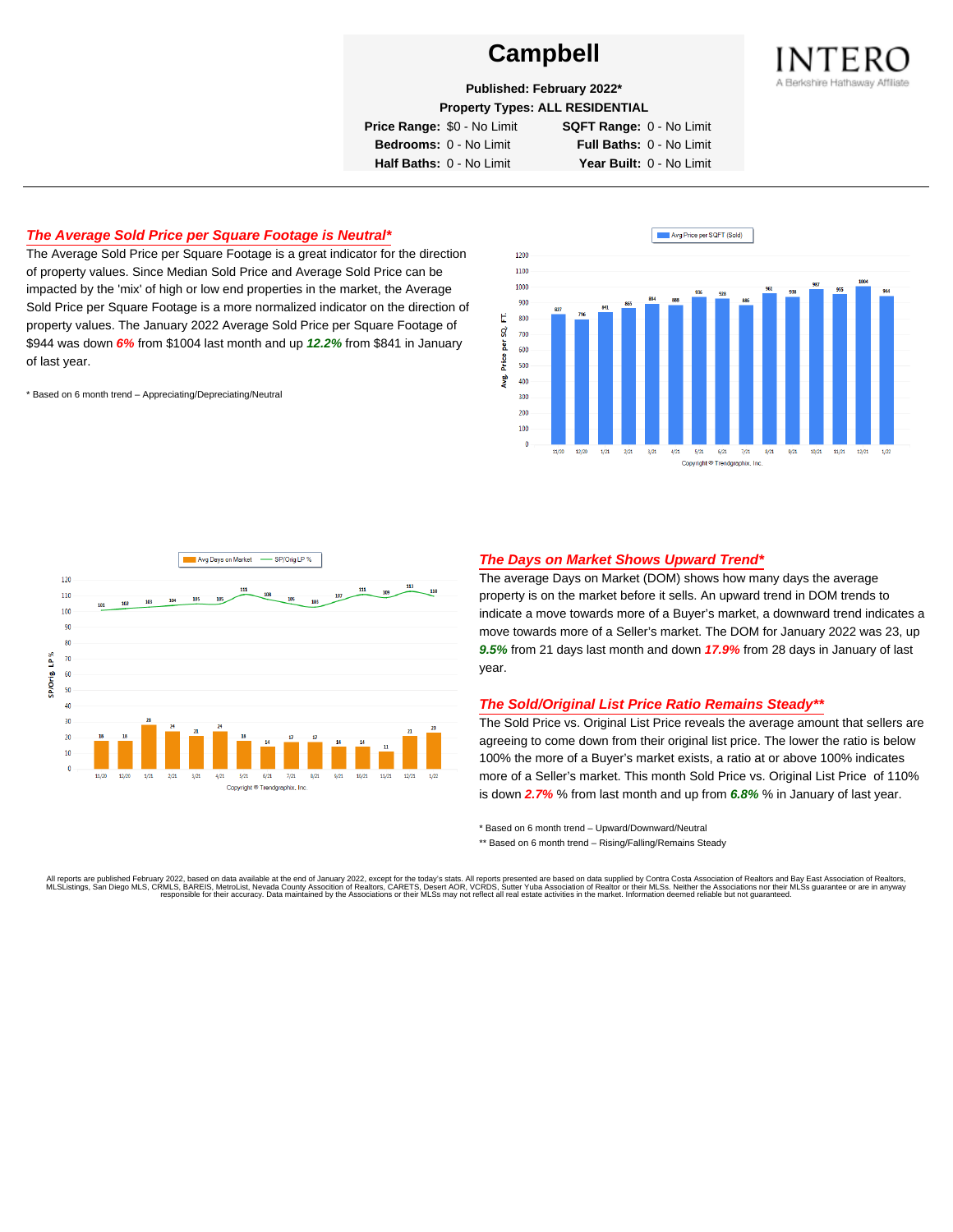

**Published: February 2022\***

**Property Types: ALL RESIDENTIAL**

**Price Range:** \$0 - No Limit **SQFT Range:** 0 - No Limit

**Bedrooms:** 0 - No Limit **Full Baths:** 0 - No Limit **Half Baths:** 0 - No Limit **Year Built:** 0 - No Limit

## **The Average For Sale Price is Neutral\***

The Average For Sale Price in January was \$1,217,000, down **33.5%** from \$1,830,000 in January of 2021.

## **The Average Sold Price is Depreciating\***

The Average Sold Price in January was \$1,321,000, down **6%** from \$1,405,000 in January of 2021 and down **15.7%** from \$1,567,000 last month.

### **The Median Sold Price is Neutral\***

The Median Sold Price in January was \$1,427,000, up **5.7%** from \$1,350,000 in January of 2021 and down **6.7%** from \$1,530,000 last month.

\* Based on 6 month trend – Appreciating/Depreciating/Neutral





### **It is a Seller's Market\***

A comparatively lower Months of Inventory is more beneficial for sellers while a higher months of inventory is better for buyers.

\*Buyer's market: more than 6 months of inventory Seller's market: less than 3 months of inventory Neutral market: 3 – 6 months of inventory

#### **Months of Inventory based on Closed Sales**

The January 2022 Months of Inventory based on Closed Sales of 0.3 was decreased by **69.6%** compared to last year and the same compared to last month. January 2022 is Seller's market.

#### **Months of Inventory based on Pended Sales**

The January 2022 Months of Inventory based on Pended Sales of 0.3 was decreased by **46.8%** compared to last year and the same compared to last month. January 2022 is Seller's market.

All reports are published February 2022, based on data available at the end of January 2022, except for the today's stats. All reports presented are based on data supplied by Contra Costa Association of Realtors, and beat responsible for their accuracy. Data maintained by the Associations or their MLSs may not reflect all real estate activities in the market. Information deemed reliable but not quaranteed